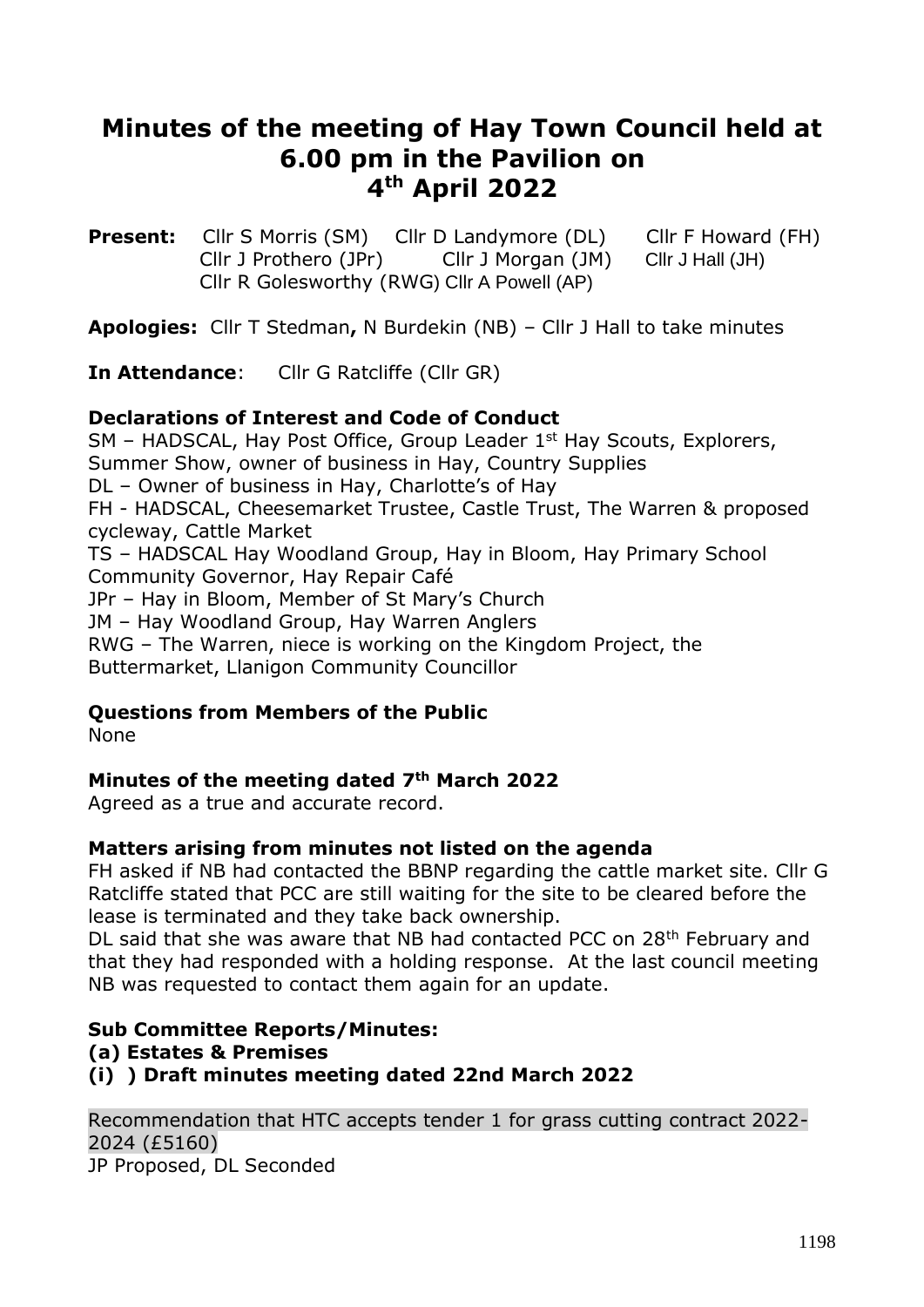### **(ii) Remote meeting with Natural Resources Wales Thurs 31 March 2022**

Advised to complete a Habitat resource assessment and submit to NRW to be signed off.

**(iii)** Date and time of next meeting – Tuesday 19th April 2022 6.20 pm

## **(b) Finance**

### **(i) Minutes of meeting dated 29th March 2022**

Recommendation 1: "That Hay Town Council appoints DM Jones & Partners to carry out its internal audit for year ending 31st March 2022" JP Proposed, JH Seconded**, Agreed by all but AP who Declared an interest**

(ii) Date and time of next meeting – tbc

### **(c) Communications**

DL proposed the minutes be deferred as inaccurate and still in draft form, they had not been seen by chair – agreed

Minutes to be reviewed by chairs with admin assistant and then sent to all councillors.

### **(i) Date and time of next meeting** – To be determined

## **(d) Events**

DL proposed the minutes be deferred as inaccurate and still in draft form, they had not been seen by chair – agreed

Minutes to be reviewed by chairs with admin assistant and then sent to all councillors.

### **(i) Date and time of next meeting** – To be determined

#### **Local Elections May 2022**

(i) All councillors forms have been validated, Town clerk will be notified by Wednesday if it is contested or not.

(ii) Town clerk to check the address on election forms as it is currently as the bowls club.

#### **Consultation**

none

#### **Play Areas (i) Monthly inspections.**

Gypsy Castle – AP stated that the brambles are becoming overgrown and need to be cut back. OTM Maintenance to complete. Grass also needs cutting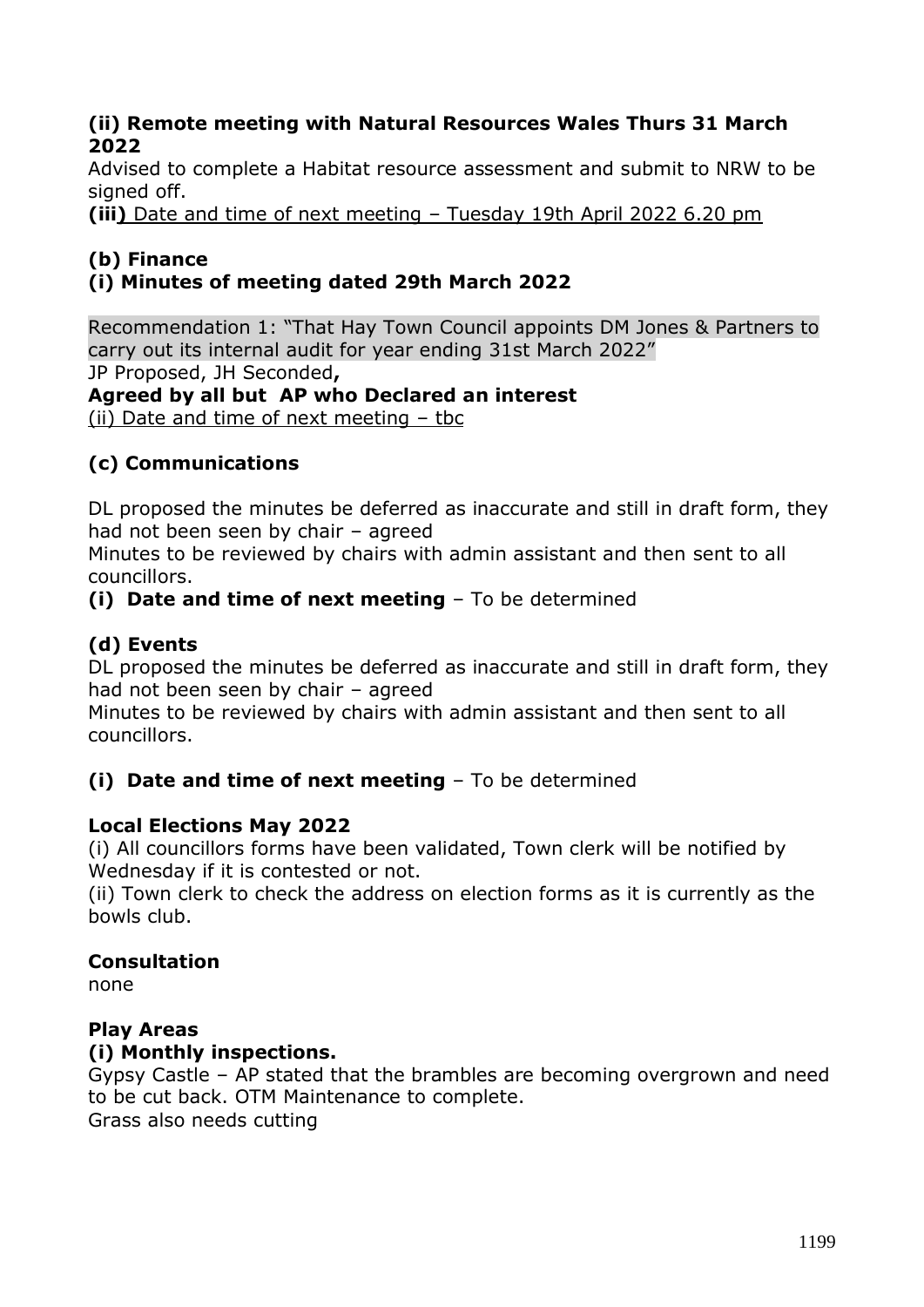### **Report of the Clerk/Responsible Financial Officer (NB absent so SM fed back)**

### **(i) Correspondence**

a) Letter from NRW dated 25th March 2022 regarding Wildlife & Countryside Act 1981/SSSi on the River Wye and restriction on commercial canoe companies

(b) E-mail from National Lottery Fund re. HTC's successful application for funding for the Queen's Platinum Jubilee - £9998 awarded

### **(a) Late Correspondence**

Email from Brecon food bank requesting a visit to the pavilion to check out facilities – Passed over to DL who will contact via the Blank Mountain Lions

Letter from resident regarding anti-social behaviour in car park from lorries and campervans. Urinating and defecating in hedgerows. (GR) attempting to get a meeting with PCI as they need to be involved. (GR)will invite HTC to the meeting.

### **(ii) Bank Balances**

NB not at meeting

## **(iii) Bank Reconciliations**

## **Report from County Councillor**

GR reported: has emailed PCC regarding the wrong address on voting forms. Nothing major to add. Stated BBNP have new senior management team starting

### **Report from Chairman**

SM said that he had attended the bowls club opening day.

## **Reports from representatives:**

**a. Dyfed Powys Police** – (AP) lack of a police presence in Hay and the PCSO is not here often enough.

(AP) had a call from a resident today to say that he was nearly hit by a car near the Old Electric Shop and that the car was travelling at speed. There have been quite a few cases recently of speeding vehicles in Hay and we do need a police presence as a deterrent

**b. Gwynne's Almshouses** – FH said nothing to report

 **c. Dial-a-Ride** – FH said that they have received funding for a newsletter and she would forward to councillors